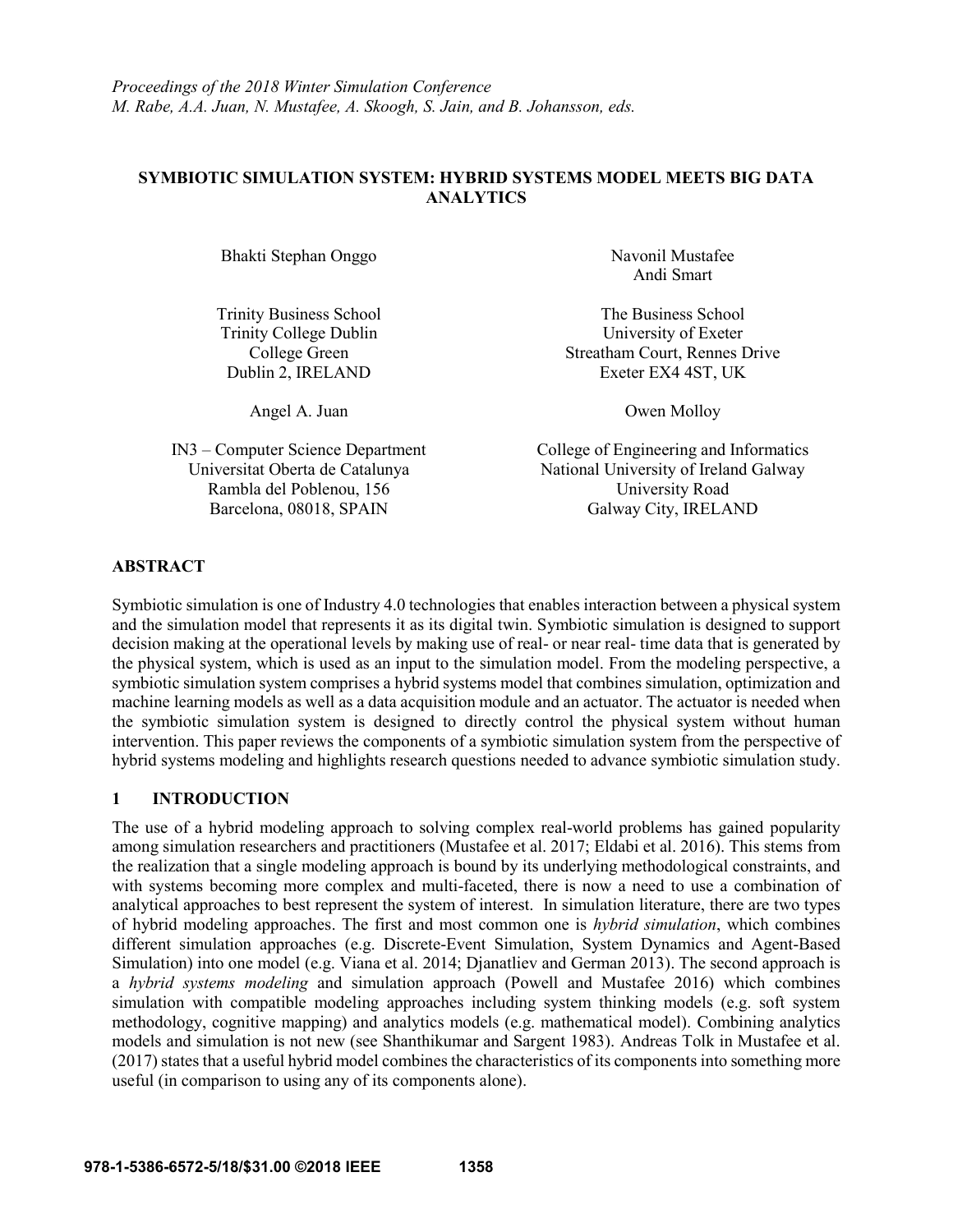This paper is on symbiotic simulation and its representation as a hybrid systems model. In a *symbiotic simulation system* (SSS), there is a level of interaction between a simulation model and the physical system that it represents (Aydt et al. 2008). It is designed to support decision making at the operational levels by making use of real- or near real-time data (generated by the physical system), and which is streamed subsequent to the development of the simulation model. In addition to the simulation model, a symbiotic simulation system may comprise *data analytics and machine learning models*, *optimization models*, as well as *data acquisition module* and *actuators*. An actuator can be defined as a hardware component of the physical system which interfaces with both a control software and the physical machinery. The actuator thus allows the former to trigger actions on the latter. For example, taking the case of manufacturing, a signal from the symbiotic simulation model (software) may trigger actions such as slowing down the conveyer belt in a factory (physical system). However, hardware actuators are not a necessary element of the symbiotic simulation systems that are discussed in this paper. For example, in the services sector, any change to the physical system may need the intervention of the decision maker. In an Emergency Department (ED), for example, the output from the symbiotic system may suggest re-allocation of staff. However, for this to be reflected in the urgent care setting, the staff managers/ED matron will need to action this. Thus, for this study, the actuator can either be a piece of hardware (e.g., as in Industry 4.0) or a person (as in the case of a service context).

This paper makes a novel contribution to modeling  $\&$  simulation (M&S) literature in the following ways: (1) It presents a hybrid systems modeling architecture for a symbiotic simulation system and defines its various components; (2) It discusses the components of the system with reference to existing research and software implementation, e.g., Airline Disruption Recovery (Rhodes-Leader et al. 2018), the *NHSquicker* platform (Mustafee et al. 2018); (3) It identifies future work to advance symbiotic simulation research and its representation through hybrid models. The remainder of this paper is organized as follows. Section 2 presents relevant work on symbiotic simulation. Section 3 discusses the building blocks of such a system and presents specific techniques (forecasting, clustering, optimization, machine learning) that can be combined with simulation to develop a hybrid systems model. Section 4 is on further research and draws this paper to a close .

### **2 SYMBIOTIC SIMULATION**

The origin of the concept of symbiotic simulation can be traced back to Davis (1998), who then referred to such systems as online simulation. The term itself was introduced at the 2002 Dagstuhl seminar on the *Grand Challenges for Modeling and Simulation* (Fujimoto et al. 2002). The early definitions of online/symbiotic simulation emphasized the ability of simulation to control a physical system (this was heavily influenced by the concept of dynamic data-driven application systems). Aydt et al. (2008) provided a degree of flexibility to the original use of the term, by defining *symbiotic systems* as those having "a close association between a simulation system and a physical system, which is beneficial to at least one of them." This association is enabled through communication channels existing between the simulation and the physical system, and allowing for interaction in real- or near real-time. Aydt et al. (2008)'s use of this term is now generally accepted as the definition for symbiotic simulation.

To clarify the definitions used in this paper, a *symbiotic system* is composed of a *physical system* and the *symbiotic simulation system* (SSS) that represents the physical system (i.e. virtual system or digital twin). Such a system is implemented as a *hybrid systems model* by combining *SSS* with methods and techniques from the wider Operations Research and other disciplines (e.g., our architecture proposes the use of simulation with data analytics, machine learning and data streaming technology). The execution of the symbiotic simulation model is referred to as *symbiotic simulation*.

Figure 1 illustrates the high-level view of three symbiotic types (based on Aydt et al. 2008). The first and second types are formed by a closed loop between a physical system and the SSS that represents the physical system. In the first type (i.e. symbiotic simulation decision support system in Aydt et al. (2008)), at runtime, the SSS reads data from the physical system. Subsequently, the symbiotic simulation produces outputs that are used by a decision maker to control the physical system. Hence, the SSS indirectly controls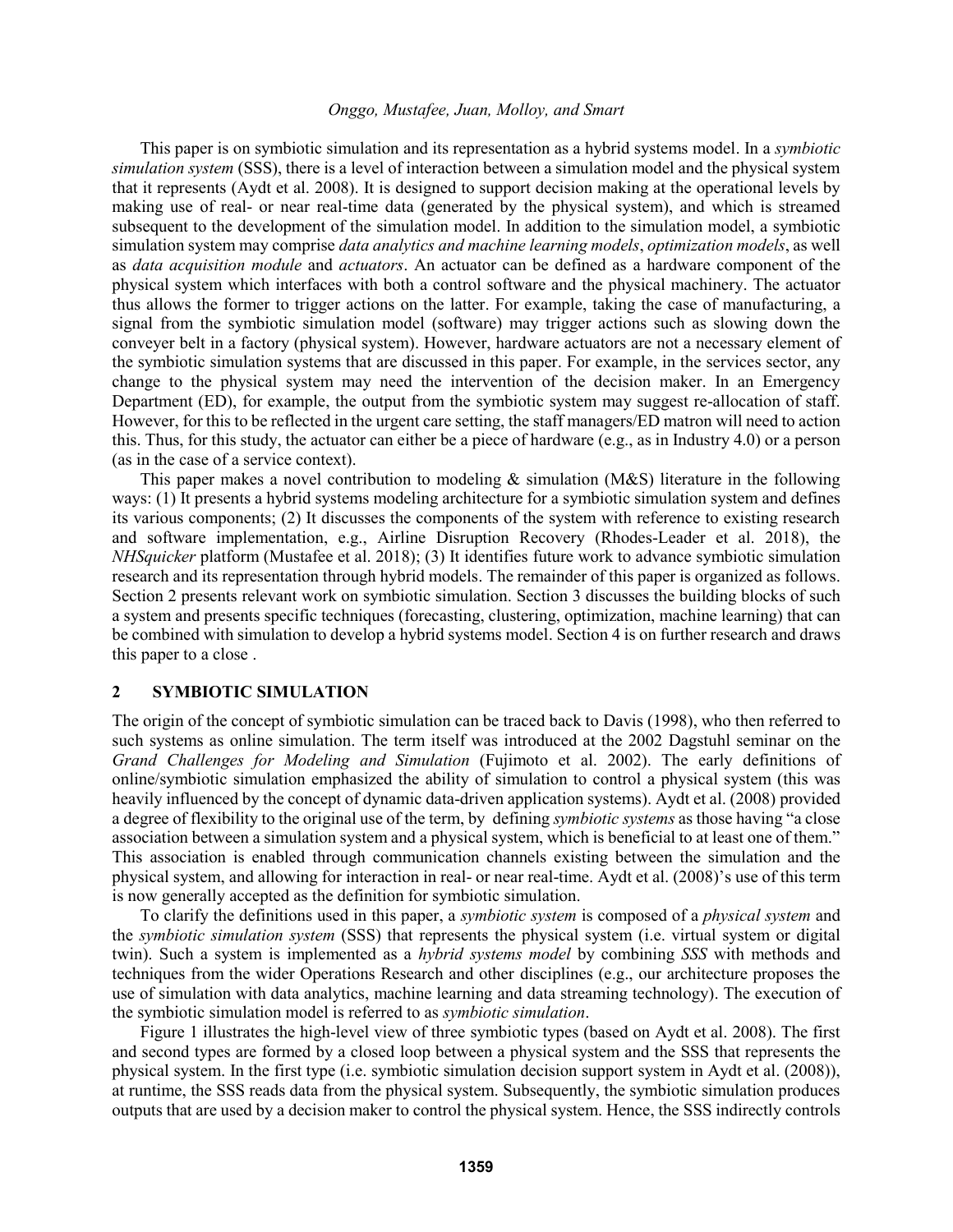the physical system via a decision maker. As for the second type (i.e. symbiotic simulation control system in Aydt et al. (2008)), the SSS directly controls the physical system through an actuator without any human intervention. The third type is the open-loop symbiotic simulation system. In this case, both input data and output data (key performance indicators) from the physical system are read by the SSS. This type of SSS is used to predict the behavior of the physical system (i.e. similar to non-symbiotic simulation except that it has the ability to read real-time data from the physical system at runtime), to emulate the behavior of the physical system (hence, the most valid model can be used as a reference model) or to detect anomalies either in the physical system or in its reference model. Aydt et al. (2008) refer to these three applications as symbiotic simulation forecasting system, symbiotic simulation model validation system, and symbiotic simulation anomaly detection system, respectively. Hence, the SSS itself is not used to control the physical system. However, its output may be used by another system that is not integrated to the SSS to control the physical system.



Figure 1: Three types of symbiotic system (adapted from Aydt et al. 2008).

We have adapted Aydt et al. (2008)'s original classification and have identified three types of symbiotic system based on the actual mechanism of communication feedback (output) from the SSS to the physical system.

- **Type 1** (*Decision Support Symbiotic Simulation System*) Here the output from a scenario manager or an optimization model will be used to help a decision maker to control the physical system.
- **Type 2** (*Control Symbiotic Simulation System*) Here the output will directly affect the physical system through an actuator.
- **Type 3** (*Open Loop Symbiotic Simulation System*) No direct feedback mechanism exists.

Since 2005 researchers have implemented symbiotic simulation system in various physical systems. The earliest application is in manufacturing. Low et al. (2005) argue that symbiotic simulation is suitable for semiconductor manufacturing because it is constantly changing as part of the continuous improvement of the manufacturing process. Further, increasing customization of products has led to flexible manufacturing systems (FMS) that are subject to changes in demand, products and process flows. Symbiotic simulation is considered suitable for FMS (Kück et al. 2016). The early adoption of symbiotic simulation by manufacturing is enabled by the fact that many modern factories are equipped with sensors that collect real-time data to support monitoring and continuous improvement. Symbiotic simulation has also been implemented to control highly dynamic systems such as unmanned aerial vehicles (e.g. Mitchell and Yilmaz 2008; Holt et al. 2014), transportation (e.g. Sunderrajan et al. 2014; Rhodes-Leader et al. 2018) and data center operations (e.g. Liu et al. 2012; Abar et al. 2016). Recently, Tan et al. (2013) applied symbiotic simulation to support operational management decisions in an emergency department.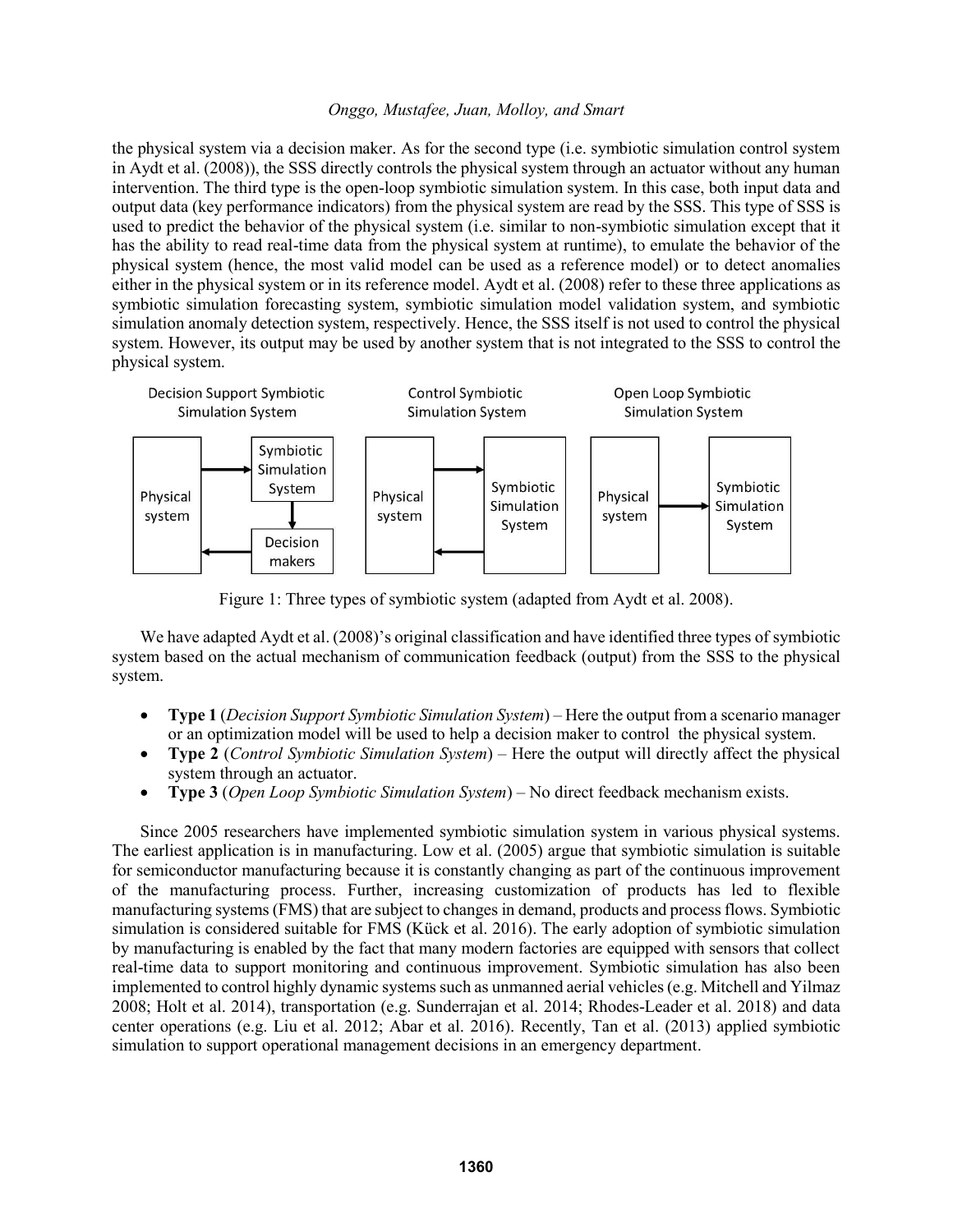# **3 COMPONENTS OF A SYMBIOTIC SIMULATION SYSTEM**

The components of a symbiotic system are shown in Figure 2. In all types of symbiotic system (Types 1, 2, 3, refer to Fig. 1), the data from the physical system are collected by a *data acquisition module* (arrow 1). The use of appropriate data analytics models (e.g. forecasting, data mining) can help the system make the best use of the combination of old and new data (arrow 2). For example, when there is a sudden change in the number of job arrivals in the system, an appropriate data analytics model may be able to decide whether the parameters in the scenario manager (arrow 3), optimization model (arrow 3) and/or symbiotic simulation model need updating (arrow 4). A scenario manager implements various what-if analyses using the symbiotic simulation model (arrows 5); the model returns results to the scenario manager (arrow 6). Alternatively, an optimization model can be used to produce an optimum solution. The output from the scenario manager and optimization model will be used by the machine learning model (arrow 9) to adapt the scenario manager or optimization model (arrow 10), symbiotic simulation model (arrow 11) and data analytics model (arrow 12). The results from the scenario manager/optimization model are communicated to an actuator or a decision maker (arrow 7), leading to changes being made to the physical system (arrow 8). The components of the SSS are described below.



Figure 2: Physical system and symbiotic simulation system (SSS).

# **3.1 Data Acquisition Module**

Data from a physical system is read by a data acquisition module (arrow 1). The data can be read online (direct communication from the sensors and the data acquisition module) or off-line (the data from sensors are stored in a file, and the file will be read by the data acquisition module). The data acquisition module can be implemented as a web service, web application or mobile application. For example, Rhodes-Leader et al. (2018) develop a SSS for airlines disruption recovery management and use web services to retrieve real-time data from FlightRadar24 to feed their SSS. Mustafee et al. (2008) discuss data specification and data acquisition for the *NHSquicker* platform; the platform displays real-time data on urgent care wait times from nearly 25 ED and Urgent Care Centers (UCC) that belong to several NHS Trusts in the South West of England. Future work includes the development of a wait-time prediction algorithm and ED models that are driven by real-time data. It is expected that this will take the form of symbiotic simulation decision support system (Type 1, Fig 1).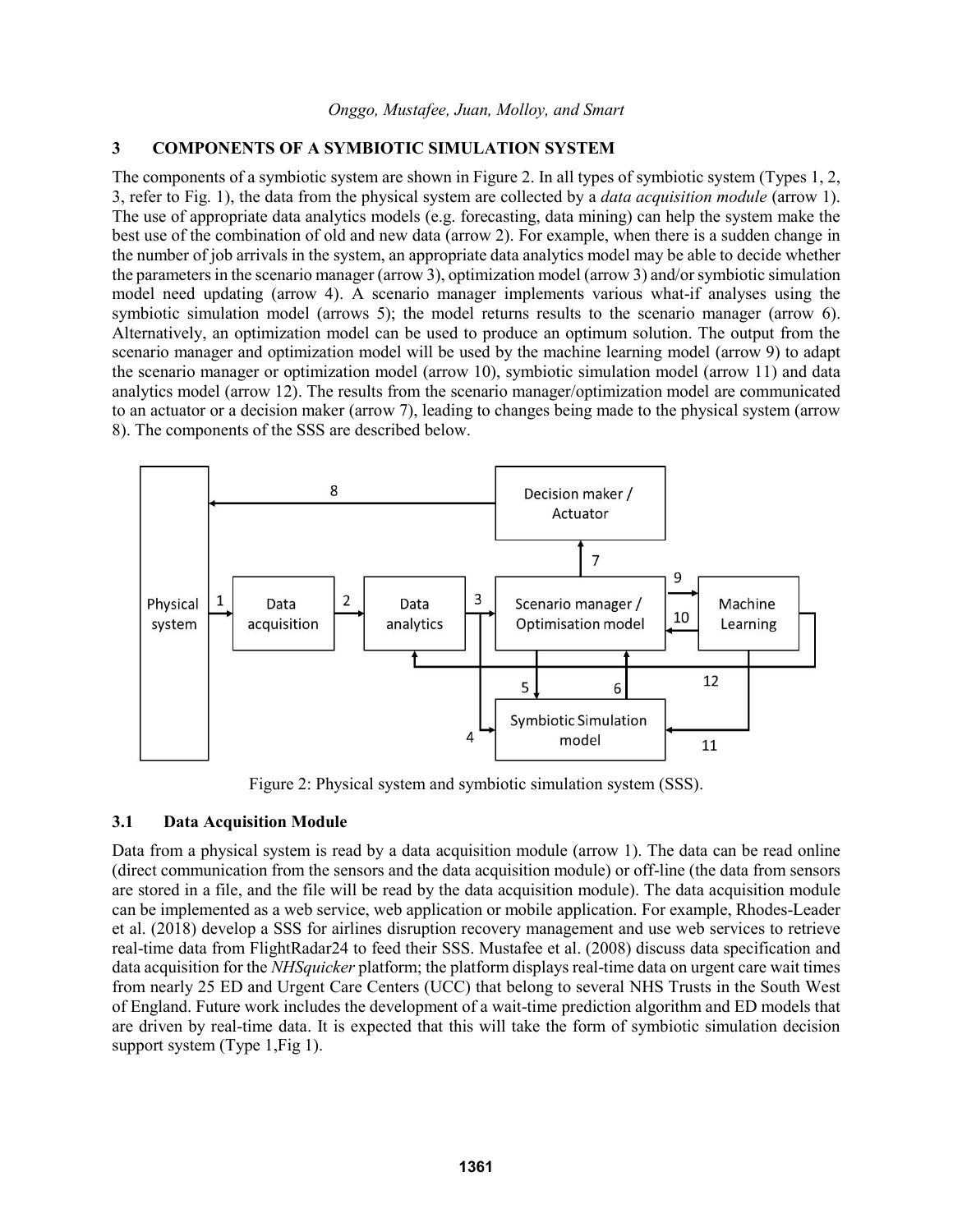### **3.2 Data Analytics Model**

One important characteristic of a SSS is that it can respond to real-time data to improve decisions. The data may come in different volumes, velocities, varieties and veracities. Hence, the analytics model(s) may need to determine which data should be used in what way given the possibility of receiving different volumes of data. Typically, the data analytics models used are time-series models (and forecasting models in general) and data mining models. For example, Mustafee et al. (2008) discuss the use of autoregressive integrated moving average (ARIMA) models for ED/UCC wait time prediction for the NHSquicker platform. The paper presents the *Right Hospital-Right Time (RH-RT)* data analytics framework and discusses how the data acquisition module (implemented as web-services – arrow 1) can be used with a data analytics model (implemented as predictive analytics using ARIMA forecasting models – arrow 2). Future work will involve the use of the ED/UCC wait time predictions (including expected number of patients in the queue) as input to simulation models (arrow 4) and scenario manager/optimization model (arrow 3). Use of forecasting with simulation is not restricted to symbiotic/real-time simulation only, for example, Harper et al. (2017) have implemented a hybrid approach using forecasting and discrete-event simulation for the planning of endoscopy services.

Another analytics technique that can be used here is clustering. Clustering is a very effective, intuitively simple technique, for analyzing data sets without prior assumptions regarding the data. It is very useful in identifying groups of related data points. The unsupervised nature of clustering techniques, and generally speaking, its ability to produce good results without prior assumptions, make it a valuable technique. Clustering techniques can generally be classified into two main families - Hierarchical and Partitioning (Rokach 2009). Hierarchical cluster methods take either a top-down (Divisive) or bottom-up (Agglomerative) approach to recursively divide the data into clusters. While the quality of the results obtained can be higher using hierarchical agglomerative clustering, it is computationally expensive for even moderate size data sets. In general, partitioning algorithms, such as k-means techniques offer a good compromise between quality and efficiency for larger datasets, whereas the accuracy of hierarchical clustering techniques is preferred for smaller data sets (Rokach 2009; Abbas 2008).

Within healthcare, clustering techniques have been largely used to identify patient groups. K-means clustering appears to be very widely used in identifying patient groups which have high degrees of similarity (Tomar and Agarwal 2013; Liao et al. 2016). To take one example, clustering aids in the identification of entity groups (e.g. types of patient, types of job), predicted behavior based on the entity groups (e.g. typical length of stay for major trauma patients), scenarios (i.e. groups of uncontrolled variables and parameters such as weather and seasons) to be used in a simulation, and clusters of process histories (which can identify previously unrecognized important care pathways through the healthcare process, see Delias et al. (2015)).

At the other end of the simulation process, the simulation outputs can be analyzed using clustering techniques to identify behaviors contributing to systems performance. For example, Johnstone et al. (2015), used clustering techniques to analyze simulation event logs to group entity flows based on paths taken through an airport baggage handling system, and thereby identifying key factors influencing handling time.

From the above examples, we can see that the promise of forecasting and clustering techniques within symbiotic simulation is their ability to direct the execution and design of the simulation model (arrow 4) and to identify the selection of scenarios for simulation experiments (arrow 3).

### **3.3 Scenario Manager**

In a symbiotic simulation system, a scenario manager may be used instead of an optimization model, especially when we are interested in finding the best among a set of pre-defined policies. The role of a scenario manager in a symbiotic simulation system is the same as in a non-symbiotic simulation system. It controls how a simulation model is run to meet the objective of the experiment or analysis (arrows 5 and 6). Typical analysis such as sensitivity analysis and experiment design may be used here.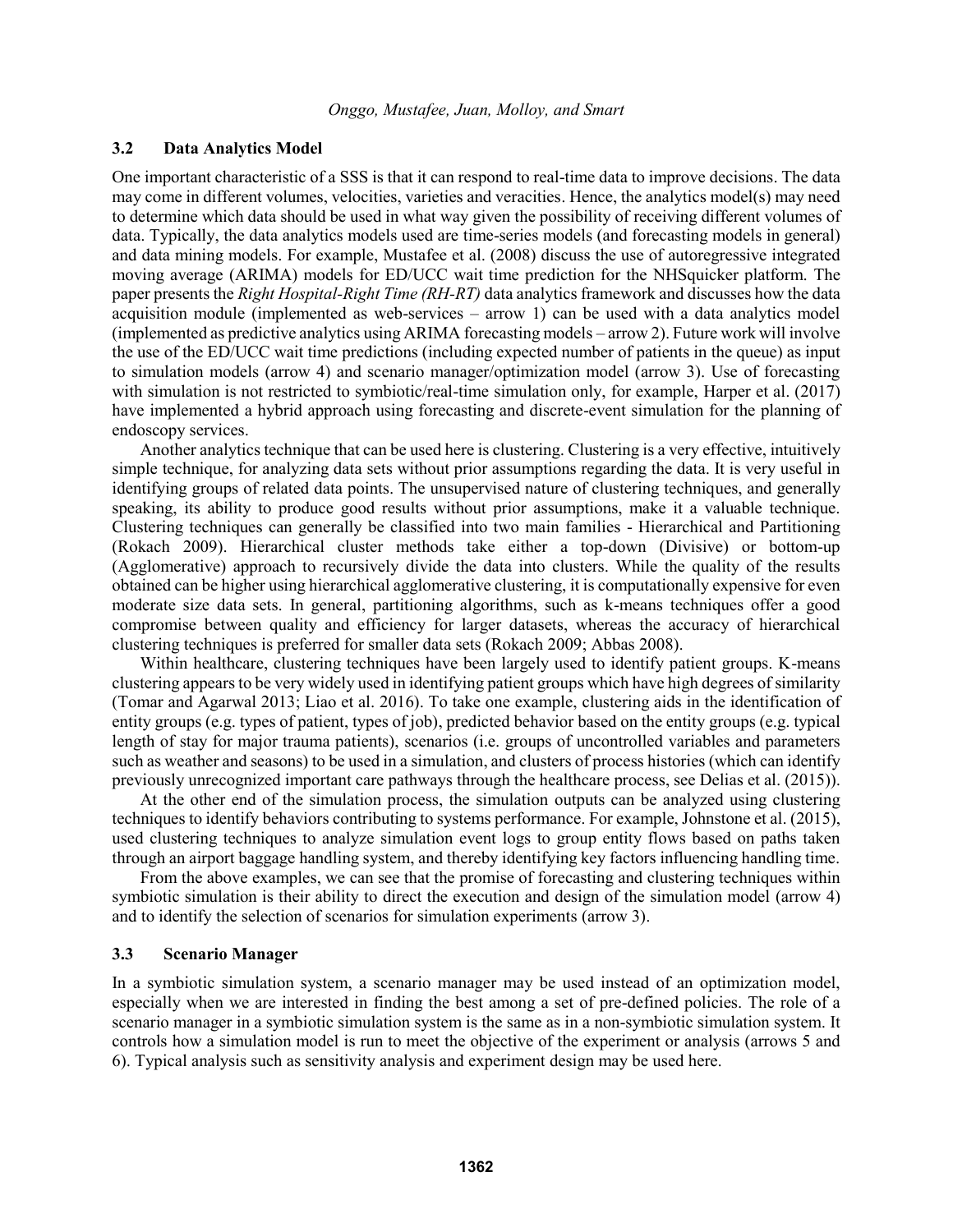### **3.4 Optimization Model**

Simulation methods allow decision makers to get insight into complex systems and compare different scenarios. However, simulation is not an optimization method, and thus it cannot provide by itself optimal or near-optimal solutions in complex scenarios with a large number of possible settings. Thus, there is an opportunity to develop hybrid approaches combining simulation methods with optimization methods (arrows 5 and 6). In symbiotic simulation, an optimization model is required when an optimal, near-optimal, or at least high-quality decision needs to be made regarding some of the parameters existing in the physical system. This is especially the case both in a symbiotic simulation decision support system (Type 1 – see Fig. 1, where human intervention is expected) as well as in a symbiotic simulation control system (Type 2, where a decision on system parameters are automatically set based on the outcome of the optimization process). The optimization model uses the symbiotic simulation model to estimate the objective function (the combined simulation and optimization model is also known as optimization-via-simulation or simulation optimization model). Fu (2015) classifies optimization-via-simulation based on whether the decision variables are continuous, discrete (ordered or unordered, finite or infinite) or a combination of the two. Abo-Hamad and Arisha (2011) further classify the techniques into several groups, i.e. gradient-based, meta-model-based, statistical and random search/meta-heuristics.

One important optimization problem is *combinatorial optimization problems* (COP), where a solution maximizing or minimizing a given objective function must be chosen among a discrete but vast amount of possible candidates. In addition, the solution must satisfy all the real-life constraints imposed in the problem formulation. Examples of such COPs are found in smart cities, logistics and transportation systems, manufacturing systems, healthcare systems, etc. In these scenarios, symbiotic simulation-optimization approaches might be decisive to support real-time decision making based on the outcomes of the optimization module. Thus, for example, during waste collection management in smart cities, an initial vehicle routing plan might require changes as new sensor-gathered data on the traffic and containers status arrives at the control centre in real-time. Similarity can be found in the case of a manufacturing process in a digital industry; an initial scheduling plan might require updating as real-time data on machine failures or bottlenecks is received. Similar examples can be found in many other areas.

Typically, small-scale and static versions of these COP can be optimally solved by employing mathematical programming methods. Mula et al. (2010) offer a review of mathematical programming models for transportation planning and supply chain production. They point out the need for integrating optimization, simulation, multi-agent systems and evolutionary algorithm techniques. Optimization models of real-life systems are frequently NP-hard in nature. In those cases, the use of heuristics or metaheuristics to obtain high-quality or near-optimal solutions in real-time is usually needed (Talbi 2009). With the increase of computing power and the possibilities that parallel and distributed computing offer, metaheuristics are rapidly becoming one of the most popular optimization methods. In particular, for symbiotic simulation-optimization approaches they might be advantageous due to the short computing times needed to make complex decisions. A particular case of such hybrid approach is called *'simheuristics'* (Juan et al. 2015), which integrates heuristics with simulation to solve stochastic optimization problems.

Another emerging approach that can be useful in the context of symbiotic simulation is *'learnheuristics'* (Calvet et al. 2017). It proposes the combination of heuristics with machine learning methods to cope with optimization problems with dynamic inputs, such as, variable traffic conditions, dynamic travelling times, or evolving customers' demands. Thus, for instance, in Calvet et al. (2016) the authors propose a learnheuristic approach to solve a transportation-related problem in which the customers' demands vary as the distribution plan is constructed. With the increased availability of real-time data and greater processing power, these hybrid simulation-optimization-learning approaches present opportunities for intelligent decision-making in real-time; these decisions would arguably inspire some confidence since they would have been first experimented using symbiotic simulation.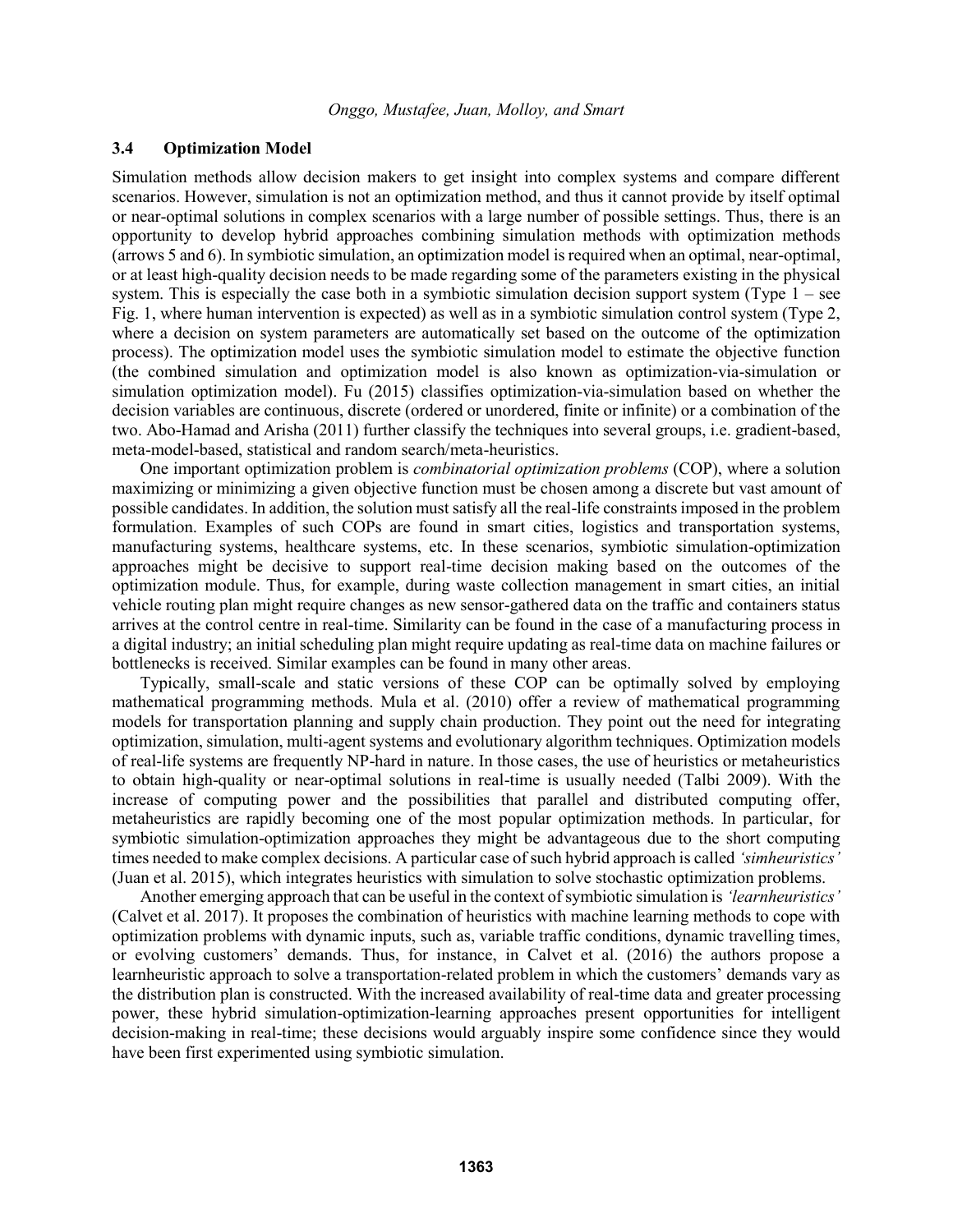### **3.5 Simulation Model**

A simulation model of the physical system is the core component in a symbiotic simulation system. The structure of a symbiotic simulation model is the same as a non-symbiotic simulation model with one main difference: a symbiotic simulation model must be able to read data at runtime and make an appropriate response as specified by the modeler. The response can be as simple as re-initializing the simulation using the latest state of the physical system. It can also use conditional distributions to inform the service times (i.e. when entities are already in the system at the point of simulation re-initialization).

One of the most challenging issues is the ability to adapt the structure of the simulation model in response to feedback from the physical system. One possible approach is to use an ensemble of simulation models that are controlled by a genetic algorithm to produce the best estimate (Mitchell and Yilmaz 2008). The genetic algorithm can adapt the configuration of the ensemble based on the most recent data. Another possible approach is to make the simulation model adaptive (Zhang and Zhao 2014). In this case, the model can change its structure at runtime based on the most recent data. This approach will require a mechanism for auto-verification and auto-validation of the adaptive symbiotic simulation model. The verification and validation suites in test-driven simulation modeling (Onggo and Karatas 2016) are one of the promising approaches for auto-verification and auto-validation of an adaptive symbiotic simulation model. Another possible alternative approach is to make the model adaptive by adding a machine learning model (which will be discussed in Section 3.6). This approach will also require the ability to auto-verify and auto-validate the adaptive symbiotic model.

### **3.6 Machine Learning Model**

The benefit of a symbiotic simulation system can be enhanced by the use of a *machine learning* (ML) model. A ML model makes the simulation model and optimization model (when used) learn from past performance. For example, the ML model can compare the observed KPI from the physical system and the estimated KPI from the model and adjust the model to improve its accuracy.

As discussed in section 3.2, unsupervised techniques such as clustering can be used to both learn about the entities we are simulating as well as to determine important paths through the process being simulated. In SSS we can, therefore, use such techniques to assist in identifying important data and variables, building simulation models and monitoring of real process data to ensure our simulation model accurately reflects the current process. ML can be used to predict the behavior of important system variables which may not be easily expressed analytically.

A hybrid simulation-ML environment can also be used to enhance the development of mental (simulation) models with data-driven knowledge acquired through ML. In a thought-provoking study, Tolk (2015) envisions that the next generation of simulation models will be integrated with ML, and Deep Learning (LeCun et al. 2015) in particular. By automating the data capture and learning process using ML, it is possible to achieve fully adaptive simulation models which change behavior in response to changes in the system itself and its environment. Without this capability, there is likely to be an inevitable drift between the modelled and actual system. ML techniques are well suited to the task of predicting values for important simulation variables based on snapshots of the system state, which in turn will ensure the ongoing accuracy of the simulation model. For example, in Elbattah (2016), Random Forest techniques (Breiman 2001) were used to train regression models used to predict the in-patient 'Length Of Stay' and binary classifiers used for predicting 'Discharge Destination' for elderly hip fracture care patients.

ML can also be used to create a metamodel of a simulation model. For example, Rabelo et al. (2014) applied ML to data generated by discrete and systems dynamics simulations of Panama Canal operations. Neural network metamodels were built which can encapsulate the knowledge of the hybrid simulation model, thereby creating a fast, efficient, cost-effective alternative to the execution of simulation models.

Deist et al. (2018) propose another way of combining ML and simulation, applied to prediction of the effectiveness of cancer treatment. In their approach, simulation is used as a means of pre-processing sample data to improve the prediction performance of the ML, in the absence of sufficient patient data repositories.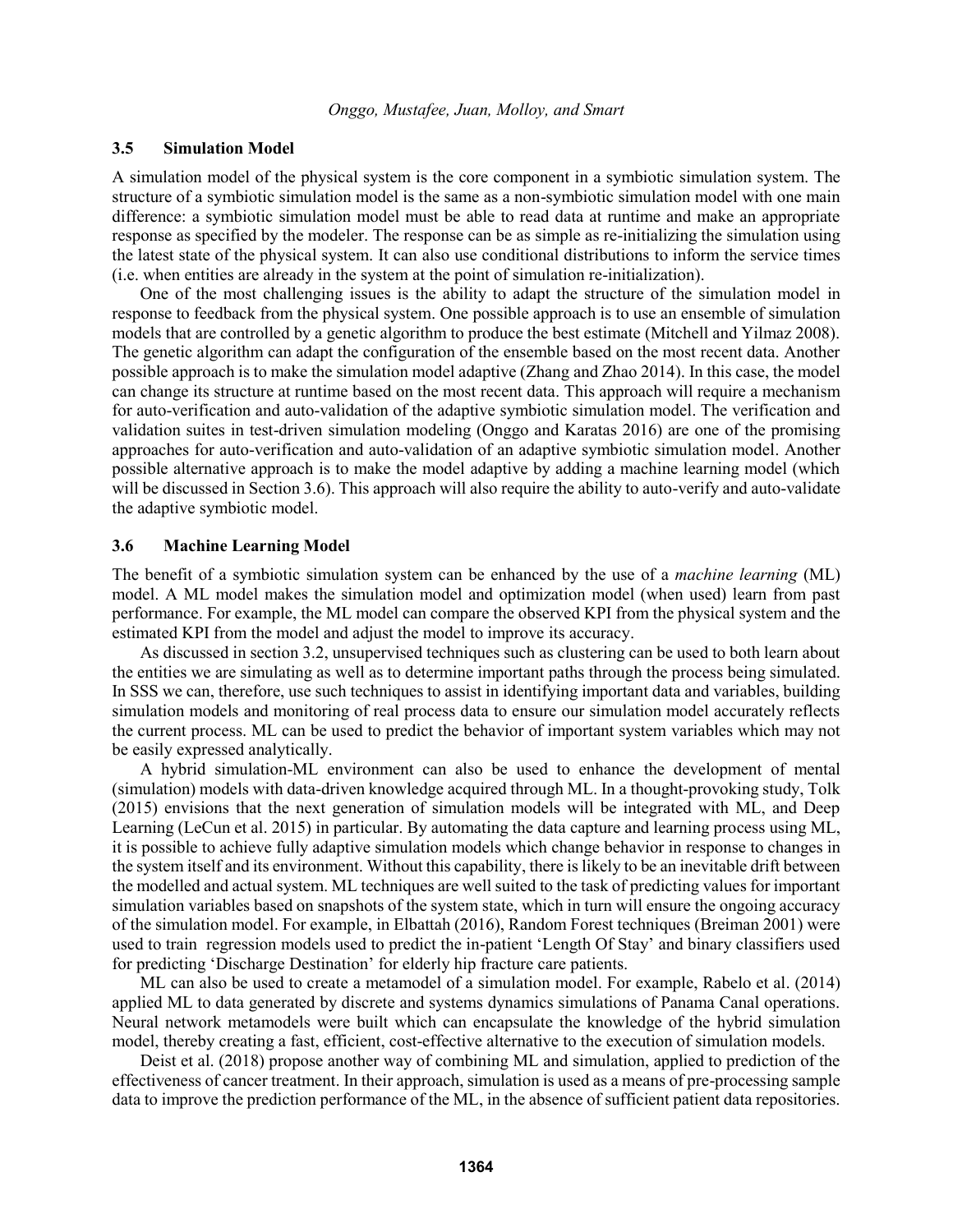Similarly, but in a very different field, another study on data-driven ML shows how simulation-generated training data can be used to train ML algorithms for mechanical fault detection in industrial machines, where limited historical data exists (Sobie et al. 2018). Wang and Marek-Sadowska (2015) reverse the process, using ML (clustering algorithms and support vector machines) to select important input samples for simulation in electronic circuit design analysis.

It is also noteworthy that a related discussion was featured in an industry workshop from PwC in the Winter Simulation Conference 2017 (Wallis and Paich 2017), which demonstrates that the potential for integration of Artificial Intelligence/ML and Simulation both as components of simulation models, but also as aids in building them. For example, simple neural networks are being integrated into agents as a dynamic replacement of manually coded rules governing agent behavior. This allows agents behavior to change dynamically in response to system conditions. In their comprehensive paper, Bohlmann et al. (2017) describe a complex symbiotic system to control robot movement in which data-driven ML (using evolutionary algorithms embedded in a multi-agent implementation) is used to generate candidate process models. These, in turn, drive a simulation system which starts without a pre-existing model.

ML provides a means of mitigating the limitations and inherent flaws of simulation models built on 'mental models' and sometimes limited causal knowledge. In this regard, ML can be utilized as an assistive artefact within the process of problem formulation. Further, ML provides the potential to create selfcorrecting as well as adaptive simulations, with in-built error checking between simulation and MLpredicted behavior. ML models can be embedded into simulation experiments to realize the learning factor or adaptive behavior.

# **4 RESEARCH CHALLENGES AND CONCLUSION**

SSS, as discussed in this paper, differs from non-symbiotic (conventional) simulation in several ways. Some fundamental differences are as follows. (1) A symbiotic simulation is an implementation of hybrid systems modeling, whereas a non-symbiotic simulation does not necessarily have to be hybrid. (2) A symbiotic simulation will have, as one of its inputs, real-time or near-real-time data; there is no such data requirement for conventional models. (3) The time available for a symbiotic simulation to deliver results is usually shorter since it is mostly used for proactive/just-in-time operational decision making; the results from conventional simulations are usually used for medium to long-term decision making. (4) A symbiotic simulation (ideally) needs to adapt to changes in the physical system; there is no such requirement for simulations that are non-symbiotic. These characteristics pose several research challenges.

Need for integration frameworks: The hybrid nature of SSS requires a well-defined set of guidelines and frameworks to guide the integration of various analytics models (e.g. forecasting, simulation) as well as ML algorithms. The challenges are both conceptual (i.e., commensurability and philosophical compatibility) and technical (i.e., integration methodology, open access to software implementing different elements of the hybrid model). Balaban et al. (2014,2015) discussed the philosophical issues surrounding hybrid systems model.

Need for state synchronization during execution of symbiotic simulation: Advancement in data collection technologies makes it increasingly common for organizations to collect and publish data in realtime. While this will benefit symbiotic simulation, it also poses a research challenge. In a physical system where its states change quickly over time, the initial system state used in the scenario manager or optimization to find a solution may be significantly different from the state of the physical system when the solution is about to be applied. Hence, a technique to deal with this issue is needed. One approach proposed by Hanisch et al. (2005) involves maintaining a continuously synchronized parent model, from which any number of child models can be generated and run at any time. The use of historical data and real-time data raises a question on how a symbiotic simulation can make the best use of both data sources.

Need for multiple approaches based on time available for decision making: From an optimization perspective, in many real-life applications, a fundamental challenge may arise from the use of symbiotic simulation systems, The challenge could be stated as follows: how does the system provide high-quality solutions in 'real-time' for complex and large-scale optimization problems? In some business and life-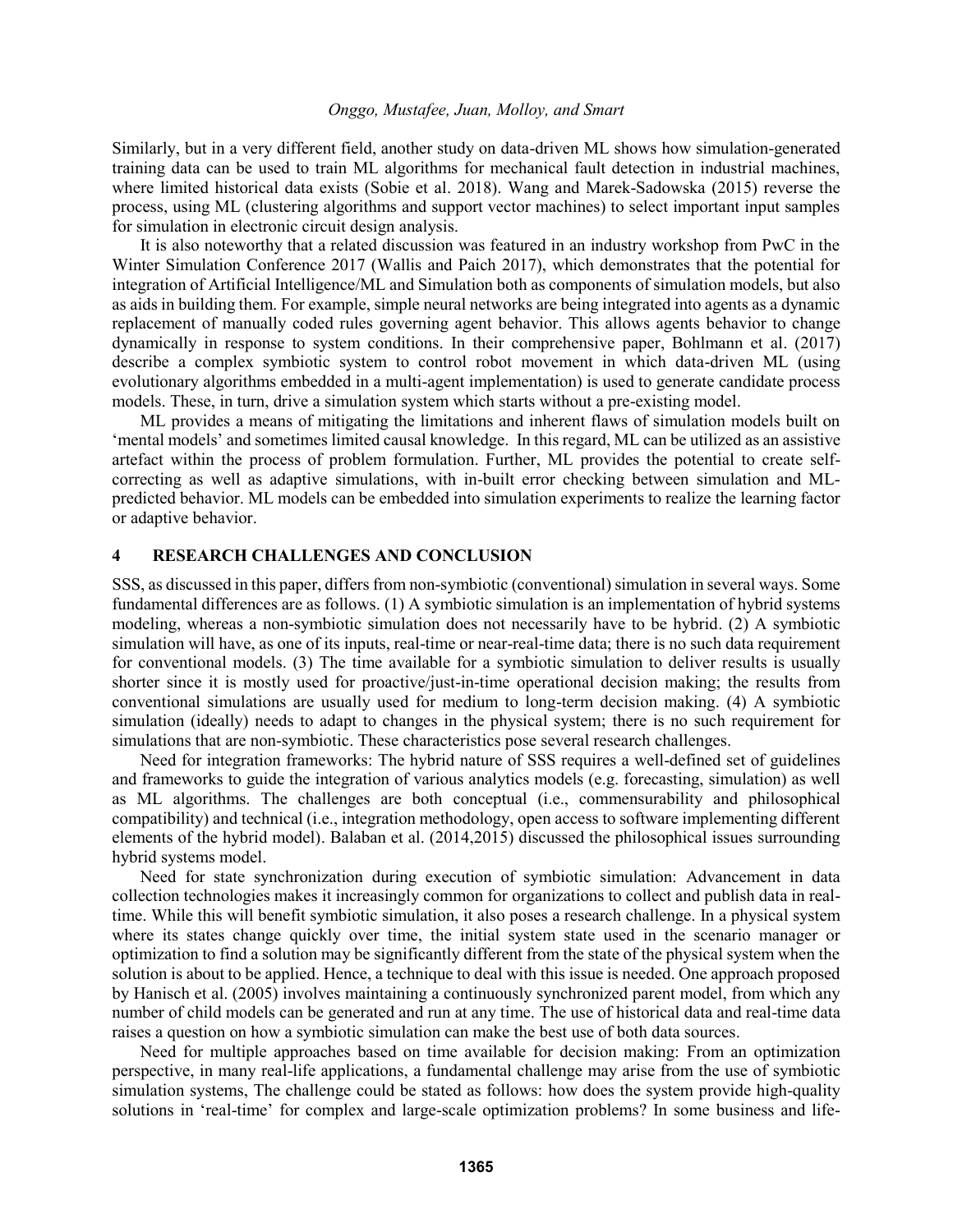critical applications, the time available for computation (before a decision needs to be taken) is limited to a few seconds or less. This is the case, for instance, of symbiotic systems used to model the traffic in large cities, mobile telecommunication services, emergency situations in airports, or intermodal transportation systems in smart cities. In these scenarios, one promising research area is the use of biased-randomized heuristics, which are capable of generating 'good' solutions in just a few milliseconds by introducing nonuniform (oriented) randomization inside a heuristic logic and taking advantage of parallelization techniques (Grasas et al. 2017). Another promising approach is the use of multi-fidelity models (Rhodes-Leader et al. 2018). For decisions that could to be taken over longer period (in minutes rather than in seconds), better solutions can be obtained by utilizing metaheuristics, matheuristics – metaheuristics with mathematical programming (Boschetti et al. 2009), simheuristics, or leanheuristics (metaheuristics with machine learning). Once more, the use of distributed and parallel computing techniques might become a valuable resource to reduce the computing times necessary to generate 'high-quality' or even 'near-optimal' solutions (Juan et al. 2013).

Need for adapting the simulation model to reflect changes in the physical system: The current practice in simulation modeling assumes that the future system behavior is the same as the behavior during model development. Thus, a research challenge is to identify ML approaches which allow the structure of a simulation model to change at run-time and to select the most appropriate algorithms to trigger the changes in its model.

This paper has discussed the architecture of a symbiotic simulation system and its implementation using hybrid systems modeling. It has reviewed related work and has highlighted future research opportunities by identifying several challenges. The hybrid approach proposes to combine real-time data with forecasting, optimization, machine learning and computer simulation. Although such a symbiotic simulation system holds promise, many non-trivial theoretical and practical challenges exist. Addressing these challenges require, for example, new integration frameworks, algorithms capable of supporting informed decision making in short computing times, new approaches for validation and verification of models.

#### **ACKNOWLEDGMENTS**

This work is partially funded by Trinity Benefaction Fund and Exeter University Visiting International Academic Fellowships (VIAF).

### **REFERENCES**

- Abar, S., P. Lemarinier, G. Theodoropoulos, and G. O'Hare. 2016. "Automated Dynamic Resource Provisioning and Monitoring in Virtualized Large-Scale Datacenter". In *Proceedings of the 28th International Conference on Advanced Information Networking and Applications*, 961–970. Piscataway, NJ: IEEE.
- Abo-Hamad, W., and A. Arisha. 2011. "Simulation–Optimization Methods in Supply Chain Applications: A Review". *Irish Journal of Management* 30(2):95–124.
- Abu Abbas, O. 2008. "Comparisons Between Data Clustering Algorithms". *The International Arab Journal of Information Technology* 5(3):320–325.
- Aydt, H., S. J. Turner, W. Cai, and M. Y. H. Low. 2008. "Symbiotic Simulation Systems: An Extended Definition Motivated by Symbiosis in Biology". In *Proceedings of the 22nd Workshop on Principles of Advanced and Distributed Simulation*, 109–116. Piscataway, NJ: IEEE.
- Aydt, H., S. J. Turner, W. Cai, and M. Y. H. Low. 2009. "Research Issues on Symbiotic Simulation". In *Proceedings of the 2009 Winter Simulation Conference*, edited by M. D. Rossetti et al., 1213–1222. Piscataway, New Jersey: IEEE.
- Balaban, M., P. Hester, and S. Diallo. 2014. "Towards a Theory of Multimethod M&S Approach: Part I". In *Proceedings of the 2014 Winter Simulation Conference*, edited by A. Tolk et al., 1652–1663. Piscataway, New Jersey: IEEE.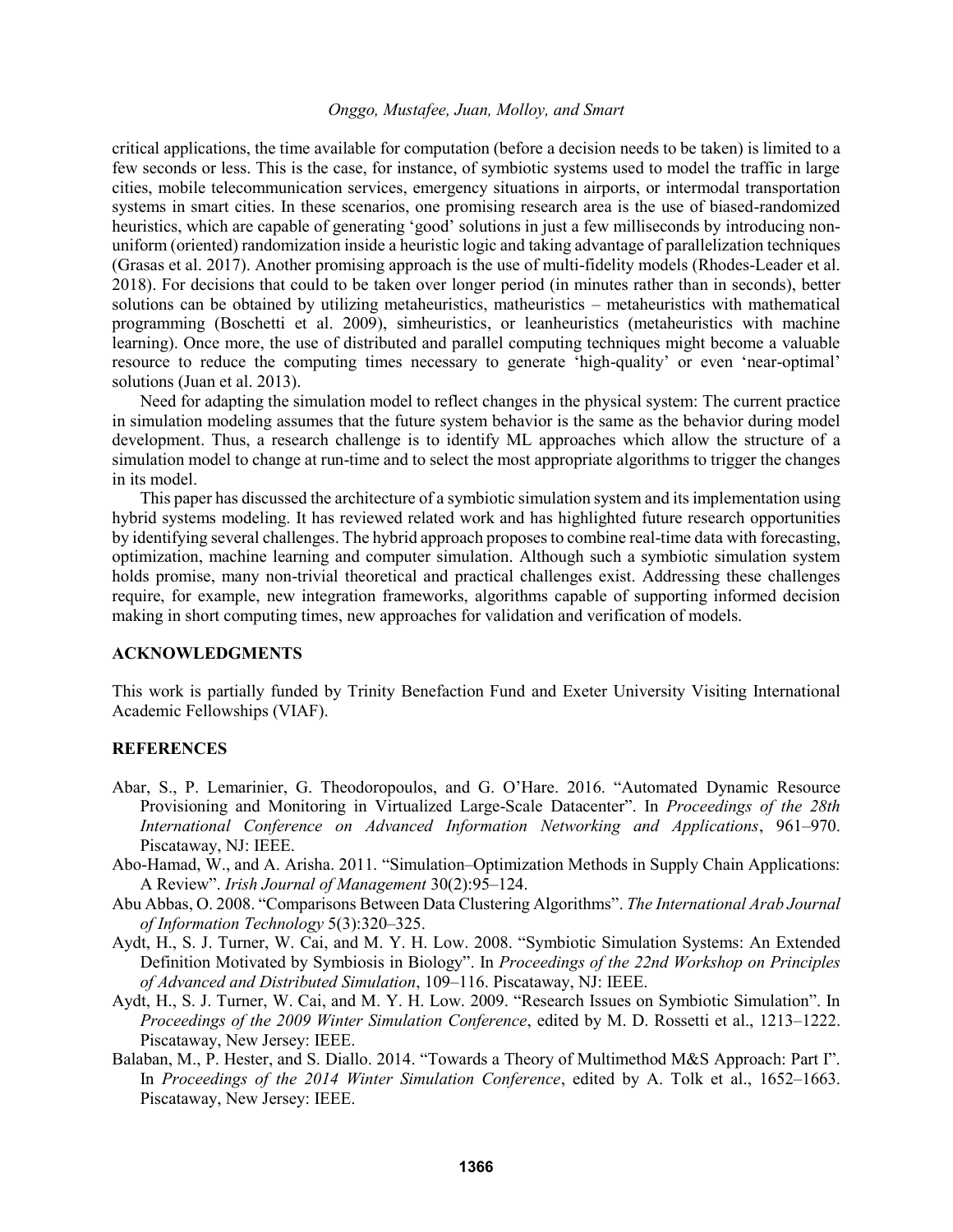- Balaban, M., P. Hester, and S. Diallo. 2015. "Towards a Theory of Multimethod M&S Approach: Part III". In *Proceedings of the 2015 Winter Simulation Conference*, edited by L. Yilmaz et al., 1633–1644. Piscataway, New Jersey: IEEE.
- Bohlmann, S., V. Klinger, and H. Szczerbicka. 2017. "Integration of a Physical System, Machine Learning, Simulation, Validation and Control Systems towards Symbiotic Model Engineering". In *Proceedings of the Symposium on Modeling and Simulation of Complexity in Intelligent, Adaptive and Autonomous Systems*. San Diego, CA: SCS.
- Boschetti, M. A., V. Maniezzo, M. Roffilli, and A. B. Röhler. 2009. "Matheuristics: Optimization, Simulation and Control. In *Proceedings of the International Workshop on Hybrid Metaheuristics*, 171– 177. Berlin, Heidelberg: Springer.
- Breiman, L. 2001. "Random Forests". *Machine learning* 45(1):5–32.
- Calvet, L., J. de Armas , D. Masip, and A. A. Juan. 2017. "Learnheuristics: Hybridizing Metaheuristics with Machine Learning for Optimization with Dynamic Inputs". *Open Mathematics* 15(1):261–280.
- Calvet, L., A. Ferrer, M. L. Gomes, A. A. Juan, and D. Masip. 2016. "Combining Statistical Learning with Metaheuristics for the Multi-Depot Vehicle Routing Problem with Market Segmentation". *Computers & Industrial Engineering* 94:93–104.
- Davis, W. 1998. "On-line Simulation: Need and Evolving Research Requirements. In *Handbook of Simulation*, edited by J. Banks, 46–516. Hoboken, NJ: John Wiley & Sons.
- Delias, P., M. Doumpos, E. Grigoroudis, P. Manolitzas, and N. Matsatsinis. 2015. "Supporting Healthcare Management Decisions via Robust Clustering of Event Logs". *Knowledge-Based Systems* 84:203–213.
- Deist, T., A. Patti, Z. Wang, D. Krane, T. Sorenson, and D. Craft. 2018. "Simulation Assisted Machine Learning". https://arxiv.org/abs/1802.05688, accessed 01.05.2018.
- Djanatliev, A., and R. German. 2013. "Prospective Healthcare Decision-Making by Combined System Dynamics, Discrete-Event and Agent-Based Simulation". In *Proceedings of the 2013 Winter Simulation Conference*, edited by R. Pasupathy et al., 270–281. Piscataway, New Jersey: IEEE.
- Elbattah, M. and O. Molloy. 2016. "Coupling Simulation with Machine Learning: A Hybrid Approach for Elderly Discharge Planning". In *Proceedings of the 2016 Conference on Principles of Advanced Discrete Simulation*, 47–56. New York : ACM.
- Eldabi, T., M. Balaban, S. Brailsford, N. Mustafee, R. E. Nance, B. S. Onggo, and R. G. Sargent. 2016. "Hybrid Simulation: Historical Lessons, Present Challenges and Futures". In *Proceedings of the 2016 Winter Simulation Conference*, edited by T.M. Roeder et al., 1388–1403. Piscataway, New Jersey: IEEE.
- Fu, M.C. 2015. *Handbook of Simulation Optimization*. 1st ed. New York, NY: Springer-Verlag.
- Fujimoto, R., D. Lunceford, E. Page, and A. M. Uhrmacher. 2002. "Grand Challenges for Modeling and Simulation: Dagstuhl Report". Technical Report 350, Schloss Dagstuhl. Seminar No 02351.
- Grasas A., A. A. Juan, J. Faulin, J. de Armas, and H. Ramalhinho. 2017. "Biased Randomization of Heuristics using Skewed Probability Distributions: A Survey and Some Applications". *Computers & Industrial Engineering* 110:216–228.
- Hanisch, A., J. Tolujew, and T. Schulze. 2005. "Initialization of Online Simulation Models". In *Proceedings of the 37th Winter Simulation Conference*, edited by M. E. Kuhl et al. 1795–1803. Piscataway, New Jersey: IEEE.
- Holt, J., S. Biaz, L. Yilmaz, and C. A. Aji. 2014. "A Symbiotic Simulation Architecture for Evaluating UAVs Collision Avoidance Techniques. *Journal of Simulation* 8:64–75.
- Harper, A., N. Mustafee, and M. Feeney. 2017. "A Hybrid Approach Using Forecasting and Discrete-Event Simulation for Endoscopy Services." In *Proceedings of the 2017 Winter Simulation Conference*, edited by W. K. V. Chan et al., 1583–1594. Piscataway, New Jersey: IEEE.
- Johnstone, M., V. Thanh Le, J. Zhang, B. Gunn, S. Nahavandi, and D. Creighton. 2015. "A Dynamic Time Warped Clustering Technique for Discrete Event Simulation-Based System Analysis". *Expert Systems with Applications* 42:8078–8085.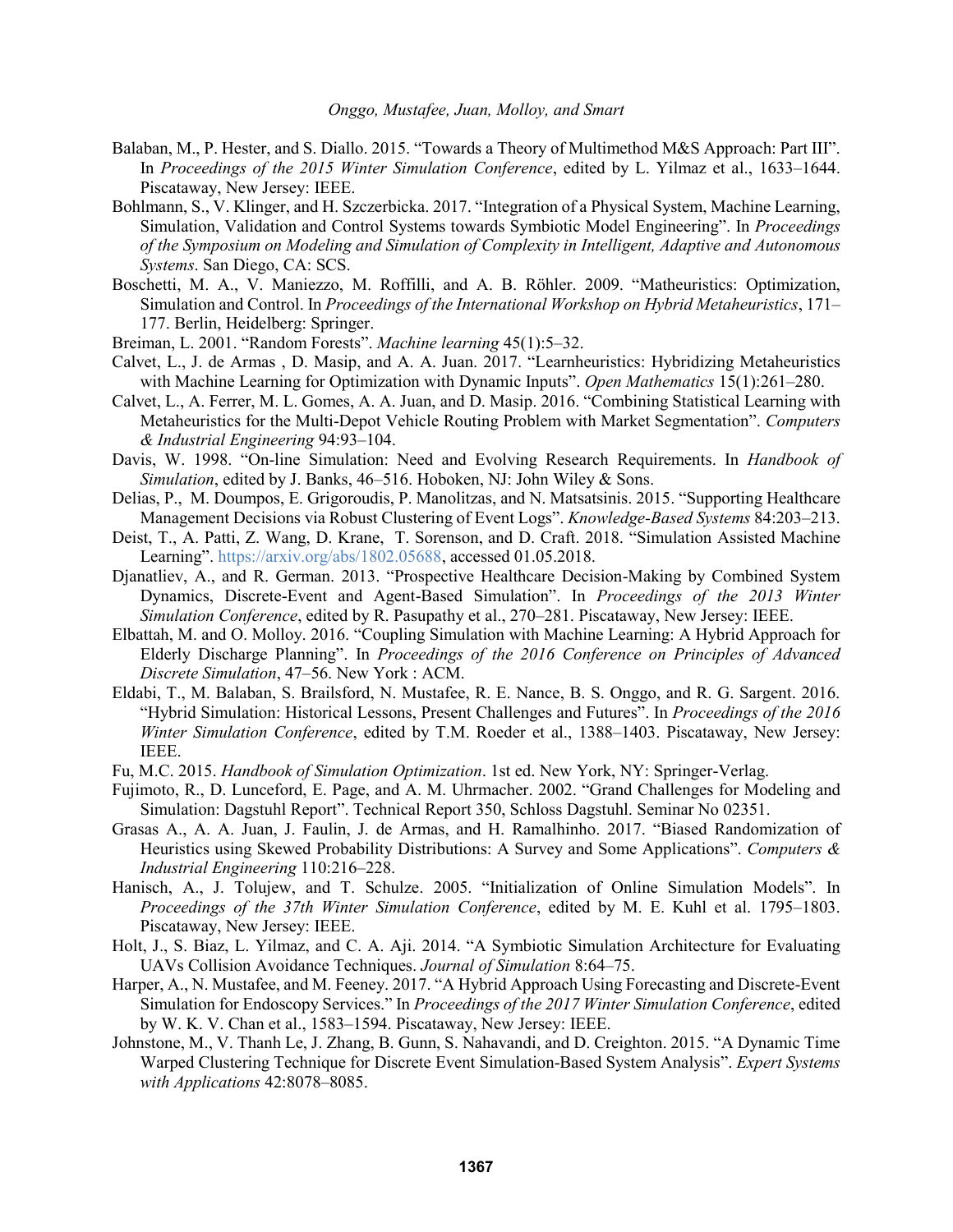- Juan A. A., J. Faulin, J. Jorba, J. Caceres, and J. M. Marquès. 2013. "Using Parallel & Distributed Computing for Real-Time Solving of Vehicle Routing Problems with Stochastic Demands". *Annals of Operations Research* 207(1):43–65.
- Juan A. A., J. Faulin, S. E. Grasman, M. Rabe, and G. Figueira. 2015. "A Review of Simheuristics: Extending Metaheuristics to Deal with Stochastic Combinatorial Optimization Problems". *Operations Research Perspectives* 2:62–72.
- Kück M., J. Ehm, T. Hildebrandt, M. Freitag, and E. M. Frazzon. 2016. "Potential of Data-Driven Simulation-Based Optimization for Adaptive Scheduling and Control of Dynamic Manufacturing Systems". In *Proceedings of the 2016 Winter Simulation Conference*, edited by T. M. K. Roeder, 2820– 2831. Piscataway, Piscataway, New Jersey: IEEE.
- LeCun Y., Y. Bengio, and G. Hinton. 2015. "Deep Learning." *Nature* 521:436–444.
- Liao, M., Y. Li, F. Kianifard, E. Obi, and S. Arcona. 2016. "Cluster Analysis and Its Application to Healthcare Claims Data: A Study of End-Stage Renal Disease Patients Who Initiated Hemodialysis". *BMC Nephrology* 17:25.
- Low M. Y. H., K. W. Lye, P. Lendermann, S. J. Turner, R. T. W. Chim, and S. H. Leo. 2005. "An Agent-Based Approach for Managing Symbiotic Simulation of Semiconductor Assembly and Test Operation". In *Proceedings of the 4th International Joint Conference on Autonomous Agents and Multiagent Systems*, 85–92. New York, NY: ACM.
- Liu Q., G. K. Theodoropoulos, D. da Silva, and E. S. Liu. 2012. "Towards an Agent-Based Symbiotic Architecture for Autonomic Management of Virtualized Data Centers". In *Proceedings of the 2012 Winter Simulation Conference*, edited by C. Laroque et al., 961-970. Piscataway, New Jersey: IEEE.
- Mitchell B., and L. Yilmaz. 2008. "Symbiotic Adaptive Multisimulation: An Autonomic Simulation Framework for Real-Time Decision Support under Uncertainty". *ACM Transactions on Modeling and Computer Simulation* 19(1):2–31.
- Mula J., D. Peidro, M. Díaz-Madroñero, and E. Vicens. 2010. "Mathematical Programming Models for Supply Chain Production and Transport Planning". *European Journal of Operational Research*, 204(3):377–390.
- Mustafee, N., S. Brailsford, A. Djanatliev, T. Eldabi, M. Kunc, and A. Tolk. 2017. "Purpose and Benefits of Hybrid Simulation: Contributing to the Convergence of Its Definition". In *Proceedings of the 2017 Winter Simulation Conference*, edited by W. K. V. Chan et al., 1631–1645. Piscataway, New Jersey: IEEE.
- Mustafee, N., J. H. Powell, and A. Harper. 2018. "Right Hospital-Right Time: A Business Analytics Framework for Analysing Urgent Care/A&E Wait Time Data". In *Proceedings of the 2018 Simulation Workshop*, 105–115. Birmingham, UK: The Operational Research Society.
- Onggo, B. S. and M. Karatas. 2016. "Test-Driven Simulation Modelling: A Case Study using Agent-Based Maritime Search-Operation Simulation". *European Journal of Operational Research* 254(2):517–531.
- Powell, J. H. and N. Mustafee. 2016. "Widening Requirements Capture with Soft Methods: An Investigation of Hybrid M&S Studies in Healthcare". *Journal of the Operational Research Society* 68(10):1211–1222.
- Rabelo, L., L. Cruz, S. Bhide, O. Joledo, J. Pastrana, and P. Xanthopoulos. 2014. "Analysis of the Expansion of the Panama Canal Using Simulation Modeling and Artificial Intelligence". In *Proceedings of the 2014 Winter Simulation Conference*, edited by Tolk et al., 910–921. Piscataway, New Jersey: IEEE.
- Rhodes-Leader, L., B. S. Onggo, D. J. Worthington, and B. L. Nelson. 2018. "Airline Disruption Recovery Using Symbiotic Simulation and Multi-fidelity Modelling". In *Proceedings of the 2018 Simulation Workshop*, 146–155. Birmingham, UK: The Operational Research Society.
- Rokach, L. 2009. "A Survey of Clustering Algorithms". In *Data Mining and Knowledge Discovery Handbook*, 269–298. Boston, MA: Springer.
- Shanthikumar, J. G., and R. G. Sargent. 1983. "A Unifying View of Hybrid Simulation/Analytic Models and Modeling." *Operations Research* 31(6):1030–1052.